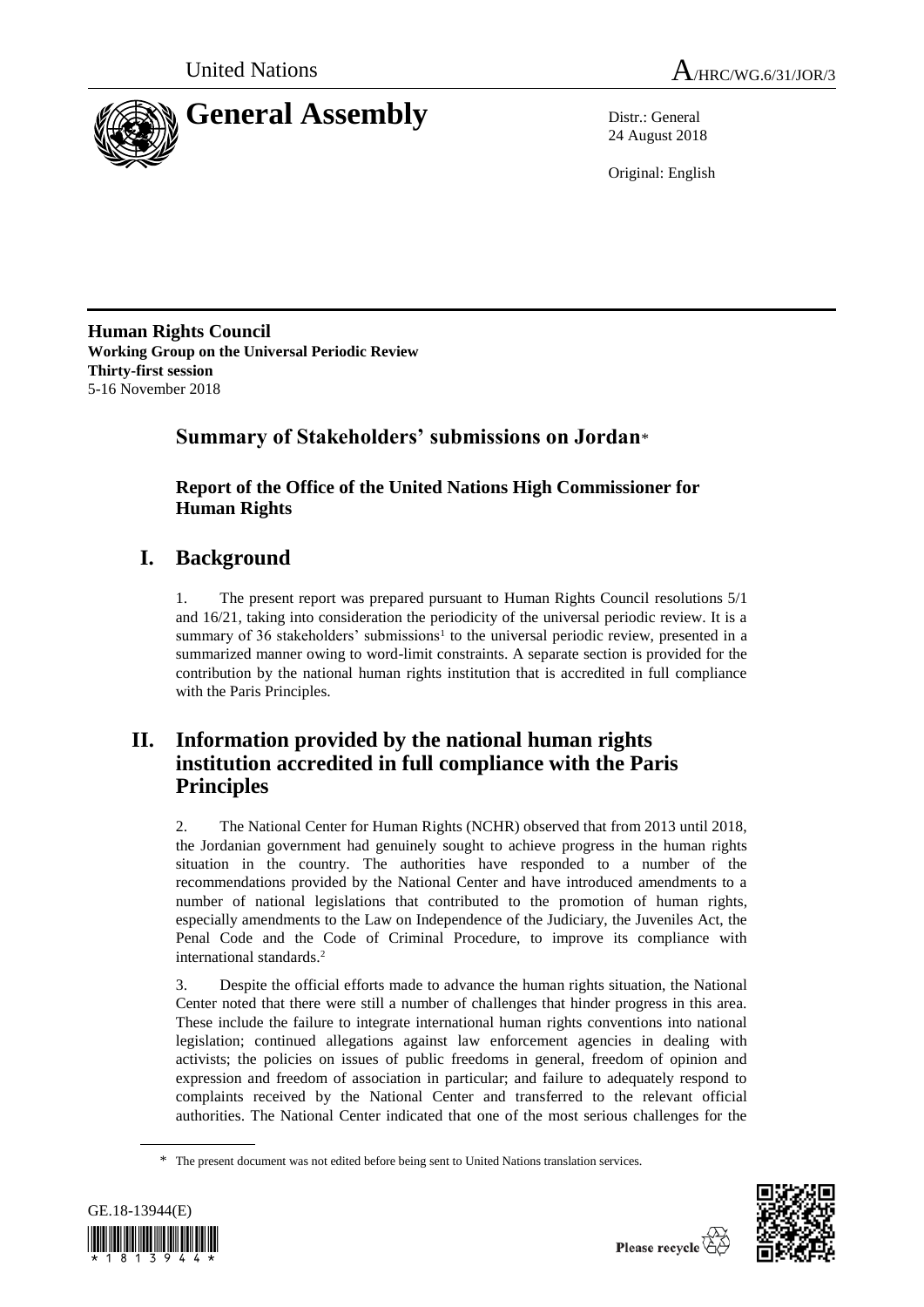government remained the balancing national security and respect for human rights. The issue of combating terrorism and extremism had become a challenge to the freedom of opinion and expression, respect for privacy and the requirements of fair trial.<sup>3</sup>

4. The NCHR recommended, amongst others, that Jordan continue to study the legislation on the death penalty and restrict its scope to the most serious crimes and legislation that include restricting the application of the death penalty and establishing more stringent controls and conditions on the investigation of criminal cases punishable by death and certainty of the strength of evidence against the accused, ratify the International Convention for the Protection of All Persons from Enforced Disappearance for the year 2006; accede to the Optional Protocol to the Convention against Torture and Other Cruel, Inhuman or Degrading Treatment or Punishment, 2006; amend the text of article 208 of the Penal Code concerning the criminalization of torture to ensure that is not subject to general or special amnesties and statute of limitations.<sup>4</sup>

5. The NCHR further called on Jordan to abolition of the Crime Prevention Act of 1954; to expedite the amendment of national legislation to ensure that detainees are in contact with their families and enjoy access to legal and medical support, from the moment of arrest and througout the period of preliminary investigation.<sup>5</sup>

6. The NCHR urged the Government to amend the Press and Publication Law No. 8 of 1998, especially with regard to revoking the requirement of pre-licensing publications and electronic news websites; amend of the Prevention of Terrorism Law No. 55 of 2006, especially article 2 on the definition of terrorism and the repeal of article 3, paragraph (b), and the amendment of article 3, paragraph (e), concerning the promotion of the ideas of a terrorist group; amend article 11 of the Electronic Crime Prevention Law No. 27 of 2015 by adding a text that includes the non-suspension of journalists in cases of defamation and libel of publications on websites.<sup>6</sup>

## **III. Information provided by other stakeholders**

### **A. Scope of international obligations**<sup>7</sup> **and cooperation with international human rights mechanisms and bodies**<sup>8</sup>

7. Al Karama recommended Jordan to ratify the OPCAT, ICCPR-OP1, ICCPR-OP2, and ICPPED and make declarations under articles 21 and 22 UNCAT; JS3 recommended ratisfying the ILO Convention No. 87 and ICMW; ICAN recommended Jordan to sign and ratify the UN Treaty on the Prohibition of Nuclear Weapons as a matter of international urgency<sup>9</sup>; and JS4 recommended ratifying ILO Convention No. 87.<sup>10</sup>

8. Al Karama noted that, although Jordan issued a standing invitation to all Special Procedures in 2006, its cooperation with the latter has remained limited since its last UPR. Moreover, Al Karama regretted that the opinions of the Working Group on Arbitrary Detention (WGAD) calling for the release of Messrs Adam Al Natour (Opinion No. 39/2016), Ghassan Mohammed Salim Duar (Opinion No. 17/2017) and Hatem Al Darawsheh (Opinion No. 46/2017) had not been implemented by the authorities.<sup>11</sup>

9. JS8 recommended, amongst others, that Jordan amend article 208(2) of the Penal Code, so it becomes compatible with the definition of torture in article  $1(1)$ ,  $2(1)$  and  $4(1)$ of the UN CAT and Article 7 of the ICCPR; amending article 208 of the Penal Code, where it shall clearly and explicitly state that it is prohibited to enable the perpetrator of the torture crime to invoke that he/she was acting according to orders issued by a senior officer or a public authority as an excuse to commit the crime.<sup>12</sup>

10. JS9 observed that provisions of international conventions are seldom, if ever, invoked during national court proceedings, which – according to JS9 – suggests a general lack of awareness of the importance of these conventions. The JS9 recommended that Jordan take steps to ensure that legislative, judicial and administrative measures are taken in order to apply the provisions of international conventions and to recognize them as a legally binding instruments, including by raising awareness of the treaties and conventions that Jordan is a party to.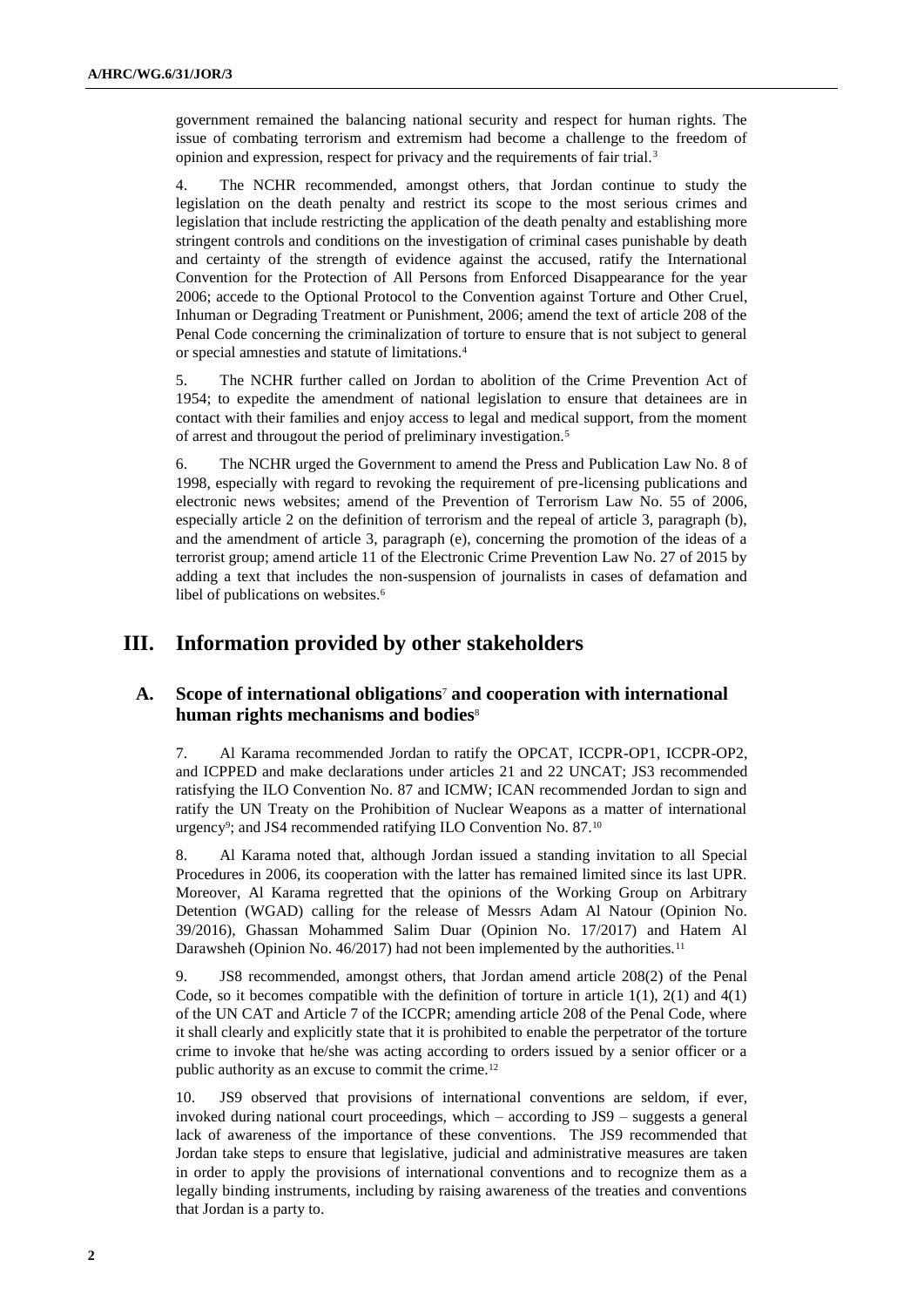### **B. National human rights framework**<sup>13</sup>

11. The Jordan National Centre for Human Rights – created in 2002 - was re-accredited with the A status in November 2015 by the Sub-Committee on Accreditation of the Global Alliance of National Human Rights Institutions.<sup>14</sup>

12. Al Karama provided that, although the NCHR played an active role in the country, it was still not provided with the adequate means to carry out its mandate.<sup>15</sup> Key concerns included the lack of a clear, transparent and participatory selection and appointment process of its members as well as the high level of interference from the executive over the NCHR. Furthermore, the NCHR did not enjoy sufficient investigative powers, nor an effective complaint mechanism.<sup>16</sup>

13. ICAN noted with appreciation that Jordan participated in the negotiation of the UN Treaty on the Prohibition of Nuclear weapons, and voted in favour of its adoption on 7 July 2017. However, Jordan has not yet signed the Treaty. ICAN recommends that Jordan signs and ratifies the UN Treaty on the Prohibition of Nuclear Weapons as a matter of international urgency.<sup>17</sup>

### **C. Implementation of international human rights obligations, taking into account applicable international humanitarian law**<sup>18</sup>

#### **1. Cross-cutting issues**

#### *Development, the environment, and business and human rights*

14. Dibeen noted that during the first and second UPR cycles, Jordan received a combined total of two recommendations related to the right to water and sanitation and that, although Jordan supported both recommendations, these were only partially implemented. Dibeen recommends the government of Jordan to enact a comprehensive law for water that ensures the concept of the right to access water in sufficient, safe and clean quantities, as well as sanitation services for all members of society, including the marginalized groups of women, children, refugees, and others.<sup>19</sup>

15. The Iradat Shabab Coalition recommended, amongst others, that Jordan enact a Jordanian water law to ensure distributing powers between various governmental and national entities to ensure the right to clean water and sanitation for all (Goals 6, 14.1); and enact a law on land use to protect agricultural and forest land in implementation of Article 57 of Agriculture Law of 2015 and in line with the Paris Agreement (Goals 13 and 15).

#### *Human rights and counter-terrorism*

16. Al Karama provided that, Jordan's Anti-Terrorism Law No. 55 of 2006 contained a broad definition of terrorism that allows the authorities to prosecute before the State Security Court (SSC) anyone who exercises his/her fundamental rights to freedom of expression or peaceful assembly. In 2014, amendments were made to the law that further broadened its scope and criminalised nonviolent acts such as "disturbing the public order" or "posing an economic risk". The amendments added common crimes defined in the Penal Code under the definition of terrorism, such as "disturbing relations with a foreign country".<sup>20</sup>

17. Similarly, JS9 urged the Government to amend the Prevention of Terrorism Act and to define terrorism and terrorist acts in a precise manner and in line with international conventions and obligations.<sup>21</sup>

18. Al Karama stated that human rights violations committed under the pretext of counter-terrorism measures have been perpetrated primarily by the GID – whose director is appointed by the king and reports to the prime minister – and by the SSC. Al Karama also reported that, among the methods of torture employed by the GID are beatings on the body including the soles of the feet ("falaqa"), stress positions, sleep and food deprivation, injections that cause states of extreme anxiety, humiliation, threats of rape against the victim and family members, and electric shocks. The GID systematically places detainees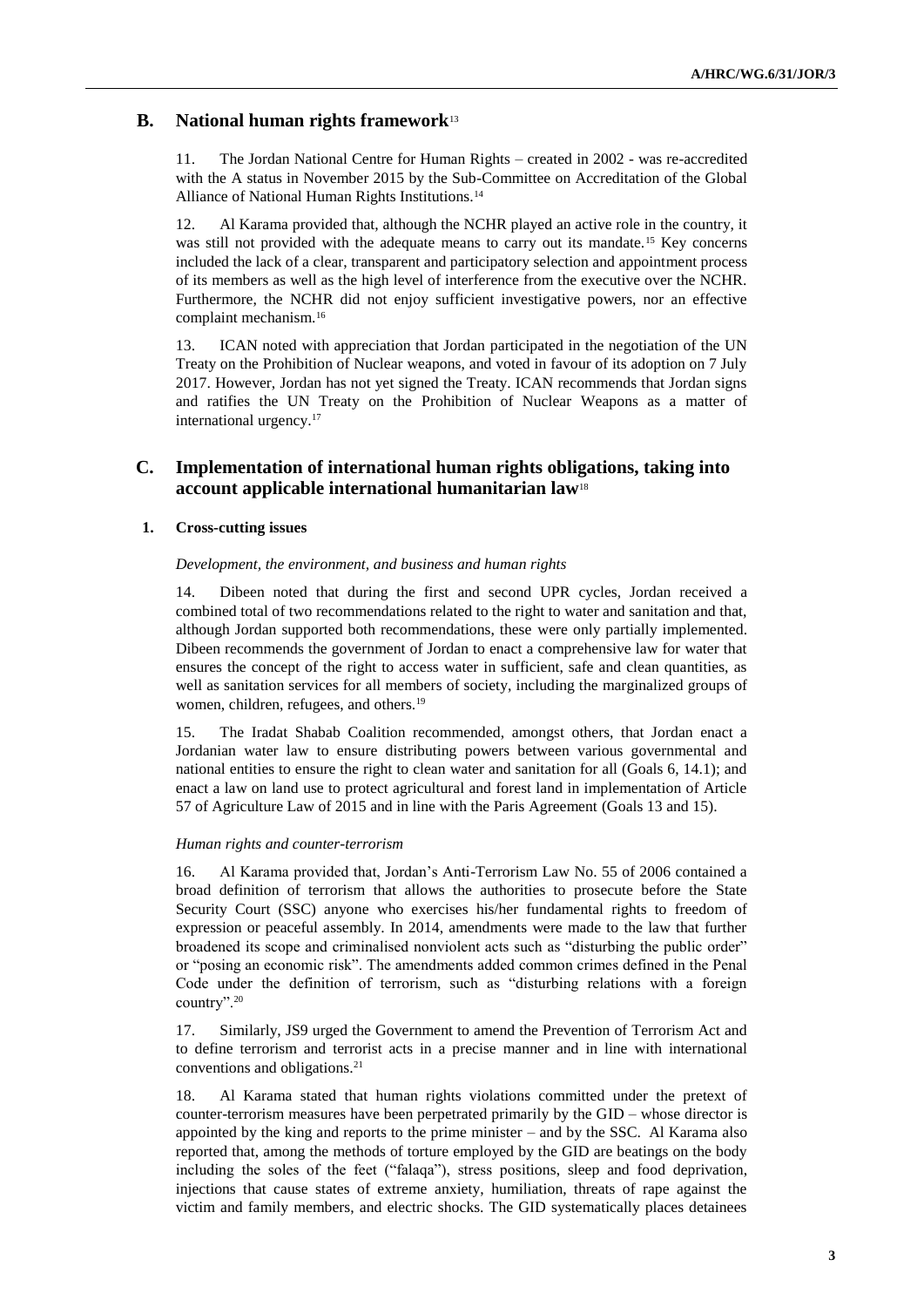in solitary confinement for prolonged periods of time. Cases of terrorism fall under the SSC's jurisdiction, which functions in close collaboration with the GID.<sup>22</sup>

#### **2. Civil and political rights**

#### *Right to life, liberty and security of person*<sup>23</sup>

19. Al Karama stated that, under Jordanian law, anyone who was arrested must be brought before a judicial authority within 24 hours. In practice, the time limit for detaining suspects before the involvement of the Public Prosecutor was frequently exceeded, in some cases by several months. There was no legal provision to protect the right to *habeas corpus*. The Code of Criminal Procedure (CCP) did not explicitly mention the right of arrestees to contact their family.<sup>24</sup>

20. JS5 noted that Jordan continued to impose and carry out death sentences, which was permitted for a variety of crimes that did not involve intentional killing, including rape, drug trafficking, and political crimes "most serious crimes", fully implement the National Plan for Human Rights 2016-2025 to reduce the number of crimes punishable by death and ensure fair trial rights, repeal or amend laws that call for a mandatory death sentence and refrain from using the death penalty as a response to terrorism.<sup>25</sup>

21. JS6 further stated that, following the Arab Spring and rise of the Islamic State (IS), Jordan continued issuing death sentences and continues to carry out several executions each year. JS also stated that, in 2017, 120 adults were on the death row, twelve of whom were women. According to Amnesty International, Jordanian judges handed down 13 death sentences in 2016.<sup>26</sup>

22. ACHRS stated that, out of all the amendments to the Penal Code in 2017, the most significant was the repeal of Article 308. This article was called a "reward in cases of rapes", as it gave leeway for a man to avoid punishment if he promised to marry the women he raped and stayed married for at least three years. The article was added to the Penal Code to preserve the honour of raped women, but it had severe consequences for the lives of raped women as they were forced to marry their rapists.<sup>27</sup>

23. ACHRS stated that, in a similar manner, the amendment to Article 98 of the Penal Code is paradigmatic. Such article provided for extenuating circumstances in cases of killings of an unfaithful wife if under the influence of an extreme anger, such as finding her in the act. Recent reform has changed these extenuating circumstances to allow for a wife to similarly kill a husband in similar situations with mitigated punishments, an accomplishment of dubious worth.<sup>28</sup>

#### *Administration of justice, including impunity, and the rule of law*<sup>29</sup>

24. JS2 recommended that the government repeal article (2) of the State Security Court Law which granted the Prime Minister the authority to form the court and appoint its judges; facilitate access to justice for all groups in society by providing means of accessing free legal assistance to those who need it, and to all people residing in Jordan, including refugees and expatriate labor; and work on reinforcing the role of women in the justice sector in general and inside Sharia courts in particular, where the judiciary in Sharia courts remained restricted to men.<sup>30</sup>

25. HRW stated that perpetrators of torture or other ill-treatment continued to enjoy impunity, and recommended Jordan to remove jurisdiction over criminal matters involving police and prison abuse from the Police Court and transfer it to regular civilian courts.<sup>31</sup>

26. JS8 provided that, despite the fact that Jordan amended the Penal Code in mid-2017 to raise the minimum limit of the penalty from 6 months to one year, torture is still considered as a minor offence and is classified as misdemeanour. JS8 noted that the penalty still lacks proportionality with the nature and gravity of torture crime and that torture crimes are still subject to the expiration of the statute of limitation and to general and private amnesty. According to JS8, the definition of torture in the Jordanian legislation does not comply with the definition stated in the UN CAT, and that the courts did not issue any convection based on the commission of torture crime and based on that no one was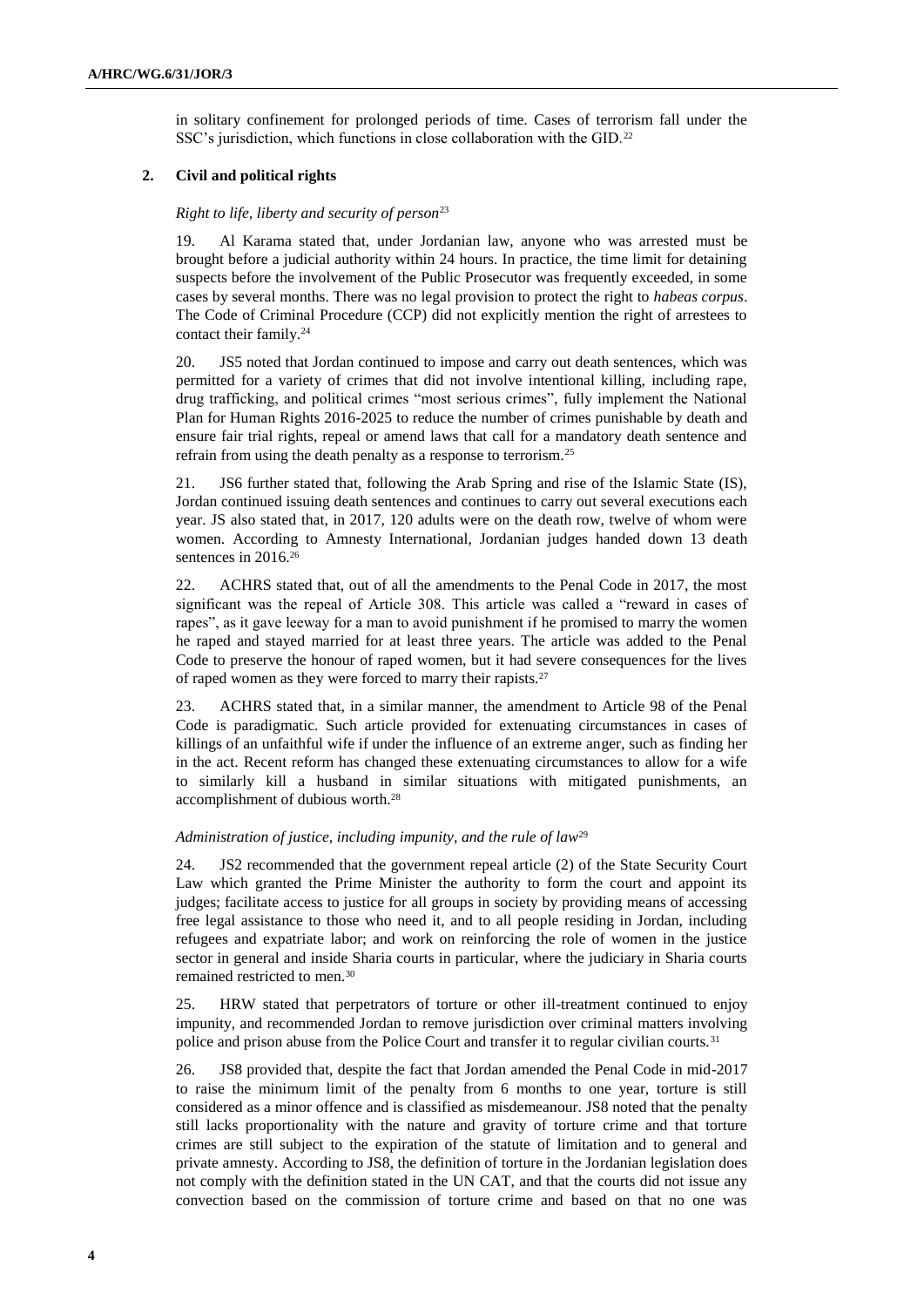compensated for being a victim of such crime. In addition to the pervious shortcomings, JS8 held that the related legislations are short of clear text stating victims' rights to any compensation once proven that such crime was committed against them. JS8 claimed that there are no legislations or procedures which provide the victims or the witnesses in such crimes with the needed protection; and that the crime of torture still falls under the jurisdiction of the Police Courts, which are not independent bodies since it represents the perpetrator.<sup>32</sup>

27. JS7 recommended that Jordan: provide shelter services and protection to vulnerable women threatened with honor crimes instead of protective imprisonment; amend the text of article 100 of the constitution in order to stipulate clearly that the period of detention starts when the suspect is arrested; amend the Independence of the Judiciary Law to grant judges more protection against permanent leave decisions, arbitrary transfer, and retirement; and abolish and amend articles in the Anti-terrorism Law and Electronic Crimes Law that criminalize expression of opinion and restricts freedom of expression.<sup>33</sup>

#### Fundamental freedoms and the right to participate in public and political life<sup>34</sup>

28. Access Now commended efforts made by the Government, but noted that according to the Freedom House, Jordan's freedom score is 51 of 100 because of the government's restriction on connectivity and the passage of law that chills freedom of expression rights online. It observed that from June 2016 to May 2017, the telecom operators in Jordan continued to block VoIP calling features on various communication applications, including Viber, WhatsApp, and Skype.<sup>35</sup>

29. ACHRS stated that representatives in the lower chamber of the parliament are elected in a proportional way on the basis of electoral districts. However, the distribution of the representatives coming from each district is not proportionate to its population. Furthermore, the Independent Election Commission was established in order to manage the election, to check results, and to distribute the seats. There was no representation of the political parties, the trade unions and the civil society at large.<sup>36</sup>

30. JS4 and JS3 stated that although the right to form trade unions is constitutionally protected, in law and in practice this right is subject to debilitating and unwarranted limitations. In practice, no trade union has been approved to register in 42 years and the only functional union in Jordan, the General Federation of Jordanian Trade Unions (GFJTU), is neither independent nor truly representative of workers.<sup>37</sup>

31. ADF International praised Jordan for upholding relatively high levels of religious freedom among Middle Eastern countries. The constitution mandates that the State guarantees free exercise of all forms of worship and religious rites, but it also declared Islam the official religion. It noted that although expatriate Christians and those born into Jordan's native Christian communities enjoy relative religious freedom, Muslim converts to Christianity suffer heavy persecution.<sup>38</sup>

32. JS4, Al Karama, JIPJHR and HRW stated that the legal framework that regulated the right to the freedom of expression was heavily restrictive. The Government utilizes legal and legislative tools to prosecute individuals for their peaceful expression of opinion, as legislation criminalises defamation, speech deemed critical of the king and the denigration of government officials.<sup>39</sup>

33. The ACHRS stated that one of the main problem linked to academic freedom is the fact that professors are not free to establish professional unions, thus their right to association is restricted by the law, in violation of article 22 ICCPR. Following this, a more recent research, conducted in 2017, showed that the situation is still the same and that academics are still restricted in their ability to form and join unions.<sup>40</sup>

34. JS11 noted that several students have been arrested by security agencies and authorities in cases relating to freedom of speech and expression. It recommended Jordan, amongst other things, to allow political parties to enter and set up activities in universities; to prevent the Deanship of Student Affairs and the security agencies from influencing the university elections or student choices; to allow students the opportunity to train in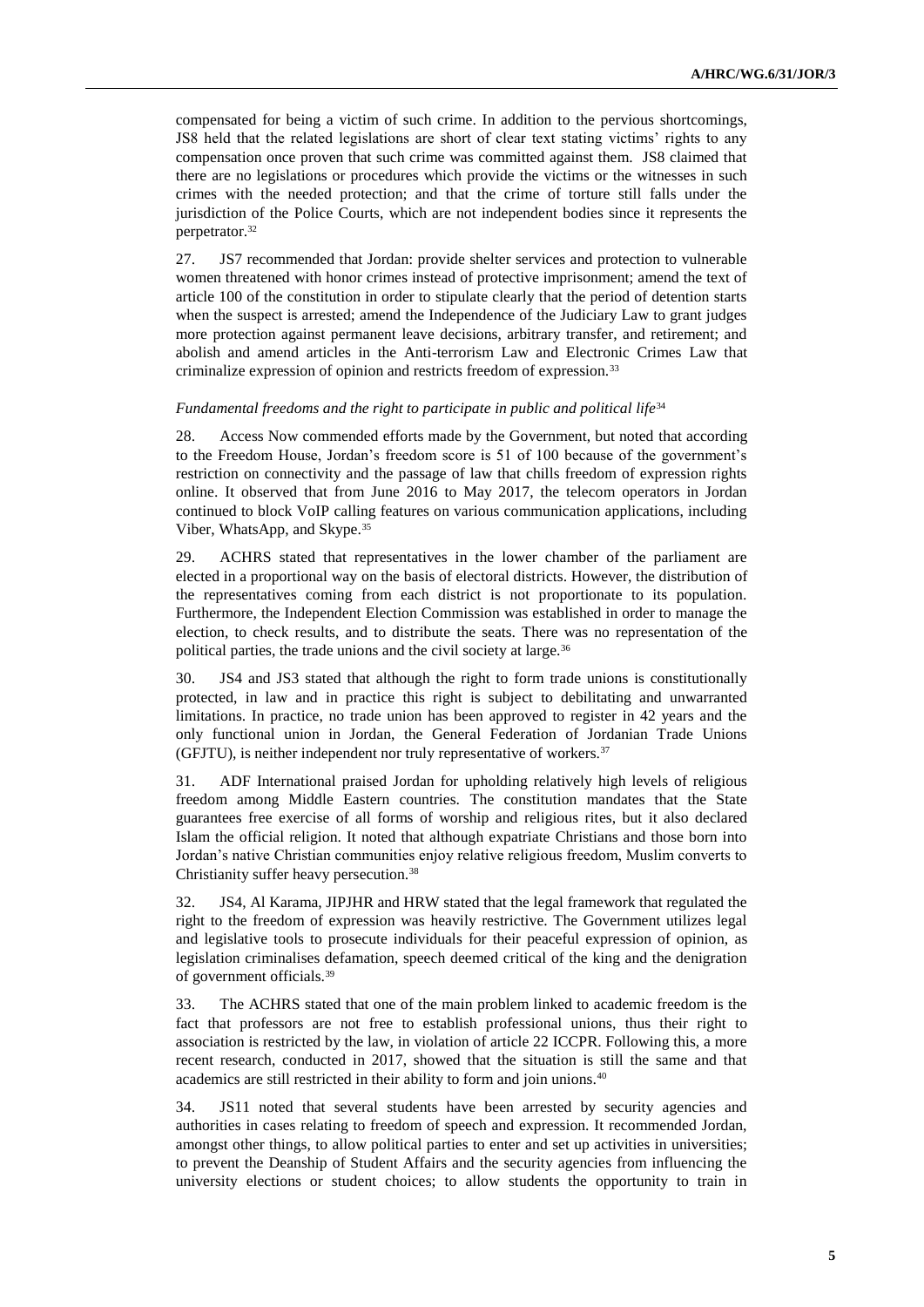decision-making institutions; to prevent any authority figures in the university from threatening anyone.<sup>41</sup>

35. JS11 observed that, since early 2010, reports have emerged of increased reliance on surveillance, including to repress dissent, as more charges derived from surveillance are being pressed against activists. Despite growing concerns raised by civil society organisations in relation to the right to privacy in Jordan, there is very little independent, publicly scrutiny of policy and legislative processes on privacy, data protection and communications surveillance, and very limited reports on the surveillance powers and practices of Jordanian authorities.<sup>42</sup>

36. JS11 stated that, although there are some laws regulating communications surveillance as well as regulations which impose obligations on service providers to enable and/or conduct themselves communications surveillance activities, when it comes to digital communications, there are no laws regulating their access by law enforcement and intelligence agencies<sup>43</sup>. It also claimed that the Anti-Terrorism Law of 2006 lacks many substantive and procedural safeguards needed to ensure any interference with privacy is lawful, necessary and proportionate. The law authorises the general prosecutor to subject someone to surveillance based on "reliable" information that links that person to "terrorist activities" without any clear language prescribing what "reliable" or "activity" means. Its article 4 states: "If the Prosecutor General received reliable information indicating that a person or group of persons is connected to any terrorist activity, the Prosecutor General can impose surveillance over the residence of the suspect, their movements, and their means of communication. JS11 held that the weak threshold ("reliable information") falls short of the standard of "reasonable suspicion" set by human rights law and it provides too broad a discretion to allow for the request of a warrant.<sup>44</sup>

37. In order to be lawful and in respect with international human rights law, communications surveillance must meet the minimum standards of being enshrined in clear and public laws, being necessary in a democratic society to achieve a legitimate aim and proportionate to that aim. Individuals must be protected against arbitrary interference with their right to communicate privately. When a government wishes to conduct communications surveillance, it must only be done in accordance with clear and transparent law. JS11 stated that it is therefore urgent that Jordan address the legal and regulatory void which law enforcement and security agencies in Jordan are currently operating in. Jordan must legislate to regulate surveillance activities conducted by law enforcement and security agencies as soon as possible.<sup>45</sup>

38. JS10 recommended that Jordan initiate a process to legislate on communication surveillance by all state entities, including law enforcement and security agencies, to ensure that all communications activities are conducted in respect for the right to privacy and comply with Jordan's national and international human rights obligations.<sup>46</sup>

39. The Committee to Protect Journalists recommended, amongst other things, that the Jordanian government rescind the 2012 amendments to the Press and Publications Law to promote an open and free press; broad the definition of who is a journalist; decriminalize defamation and allow journalists to do their job freely without interference or fear of reprisal; take appropriate legislative steps to ensure that Jordan's media regulations and laws and state practice are brought in line with international human rights; and conduct impartial investigations into all cases of attacks, harassment and intimidation of journalists, media outlets, and press freedom groups.<sup>47</sup> CDFJ made similar recommendations.<sup>48</sup>

40. CDFJ stated that from 2013 to 2017, 947 violations that affected the media freedom against 241 journalists and 34 media institutions were documented. These violations included detaining media professionals, assaults on journalists and impunity to the perpetrators. It recommended Jordan to commit to holding independent and fair investigations in all cases involving an assault against journalists; end the policy of impunity for its perpetrators; and ensure fair treatment for the victims of random detention and/or assaults and humiliating and inhuman treatment.<sup>49</sup>

41. CMN stated that Jordanian law did not recognize "community radio" as a special category, nor did it provide any financial incentives to not-for-profit radio stations.<sup>50</sup> It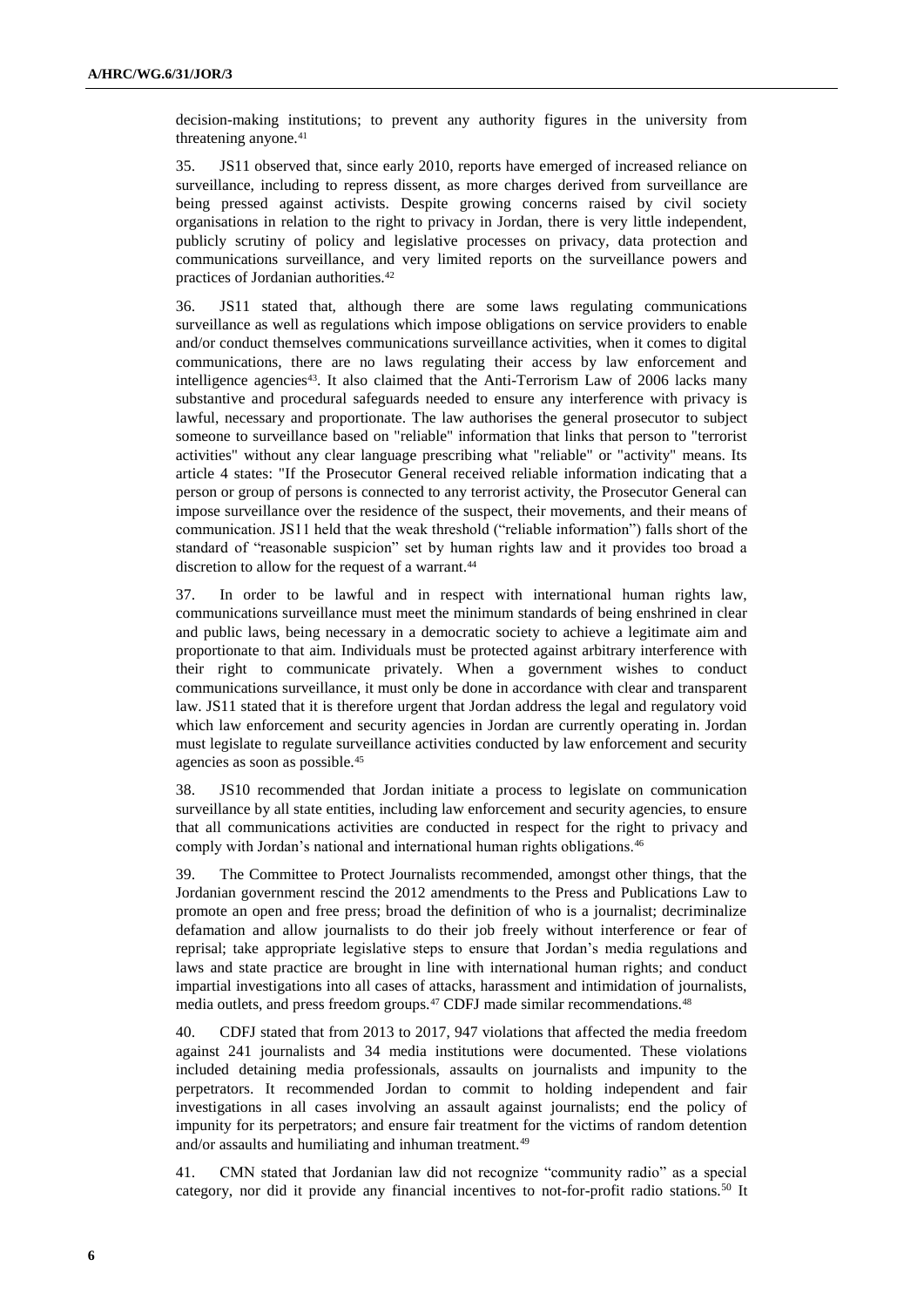recommended Jordan to recognize and create an enabling environment for community media in Jordan.<sup>51</sup>

#### *Right to privacy and family life*<sup>52</sup>

42. HRW, Mosawa Network, JS7 and JS6 recommended Jordan to allow women to pass on their citizenship to their children and spouses.<sup>53</sup>

#### **3. Economic, social and cultural rights**

#### *Right to work and to just and favourable conditions of work*<sup>54</sup>

43. The Arab Women's Legal Network observed that forced labor was not treated as a crime and recommended Jordan to enlist forced labor as a crime, in line with its constitutional and international obligation.<sup>55</sup>

44. Rasheed urged Jordan to amend the legislation related to public service jobs to ensure equal opportunities for citizens to obtain public positions, by following transparent procedures; to activate the mechanism of complaints in all stages of appointment.<sup>56</sup>

45. JS3 stated that during 2<sup>nd</sup> UPR Cycle, Jordan accepted the recommendations towards "combatting unemployment". However, Jordan's job-creating capabilities had sharply declined. Whereas 2007/2008 the Jordanian economy was capable of creating 70,000 new jobs yearly, by the end of 2016 this figure had dropped to 48,000. JS3 recommended Jordan to review the economic model and stimulate the national economy by encouraging investment in labour-intensive productive sectors to alleviate unemployment and generate adequate and decent job opportunities; implement the national framework developed by the government with ILO for the transition to the formal economy in 2014; review wage policies to increase them and enforce them in the formal and informal economy; and amend Penal law to introduce Forced Labor as serious crime against persons.<sup>57</sup>

#### *Right to social security*<sup>58</sup>

46. JS3 stated that although in 2014 the government issued a "national framework for the transition to the formal economy in Jordan" that emphasized a set of principles which included respect for the rights of individuals and respect for basic labor rights for all workers, including those in the informal economy; the framework has not been implemented, with the exception of campaigns to expand the social security base. Nevertheless, only approximately 1.22 million active workers in Jordan were covered by social security.<sup>59</sup>

47. JS3 recommended Jordan to broaden the reach of national social security system, to ensure decent minimum living standards and ensure that the domestic workers are included in the social security system.<sup>60</sup>

#### *Right to education*<sup>61</sup>

48. JS1 stated that, according to official figures, there was a total of 414,358 under-18 married women in Jordan. Among these women, 253,155 were Jordanians, while 113,370 were Syrians and 47,833 were of other different nationalities. In other words, the percentage of women who were married before turning 18 stood at 21 % on the national level. Jordanians accounted for 17.6 % compared to 39.5% of Syrians and 19.2 % of other nationalities. It recommended Jordan to take all necessary measures to improve access to education and its quality and train highly-qualified teachers, with special emphasis on rural areas where males drop out and join the labor force and females go for early marriage.<sup>62</sup>

49. Al Aman Center for Human Rights observed that although education wass mandatory until 10th grade, after reviewing the Education Law No 3 of 1991, it becomes clear that the law is not fully enforced, and does not include serious penalties to limit drop outs.<sup>63</sup>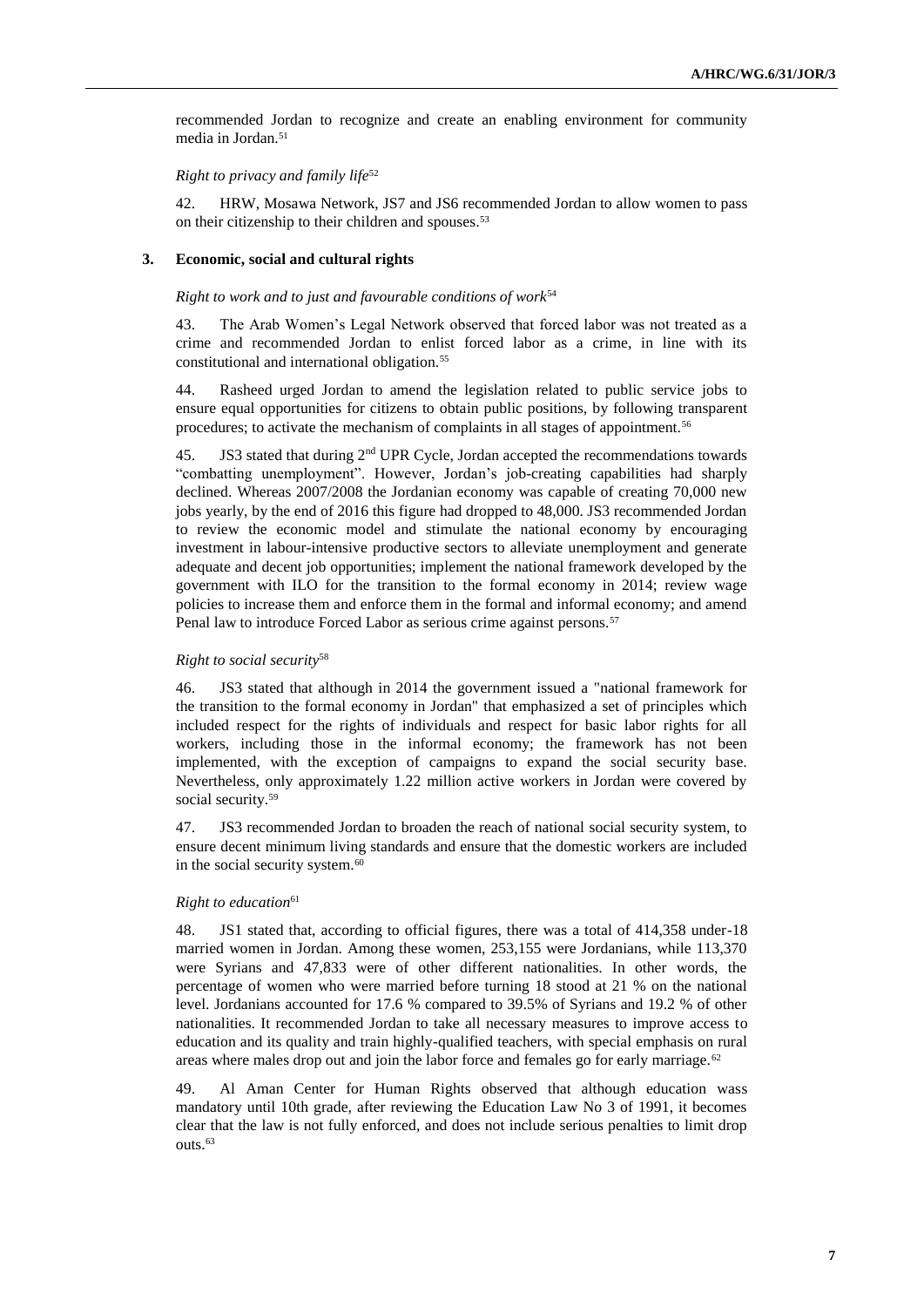#### **4. Rights of specific persons or groups**

#### $Women<sup>64</sup>$

50. The Arab Women Organization of Jordan (AWO JO) noted positives developments over the past year after years-long campaigning, the Jordanian Parliament abolished Article 308 of the Penal Code which allowed a rapist to avoid punishment by marrying his victim for a minimum of 5 years. The reform also included increasing the sentence for perpetrators of honour crimes. In addition to Amman, the public governmental shelter "Dar Al Wifaq Al Osari" has been inaugurated with another branch in Irbid, providing relief services for women of all nationalities subjected to violence or at risk of honour crimes. It stressed, however, that violence against women remain widespread. Every year about 15 to 20 women face a crime by a male family member in the name of contravening social norms of "honour". The Penal Code still allowed reduced sentences for those who murder their spouses when discovered committing adultery. Studies showed that 1 in 3 women in Jordan had been subjected to an incident of physical violence, yet only 3% of victims seek support from the authorities, largely due the rejection of domestic violence claims by the justice system and the lack of standard operating procedures.<sup>65</sup>

51. AWO JO stated that girl marriage is another form of violence at an increasing rate in the Jordan, especially amongst refugee communities, accounting for 17.6% of all marriages among Jordanian women and 39.5% among Syrian refugee women. Although the legal age of marriage is 18, the pertinent law confers judicial discretion to allow for an exception for the marriage of girls under 18 if "it is in their best interest". This power can be exercised by a single male judge without any monitoring body or mechanism of reporting and accountability of violations that might occur.<sup>66</sup>

52. The American University of Madara (AUM) stated that a large obstacle that Jordan faced with gender and education is gender mainstreaming. Yet most schools in Jordan continue to cast and sustain traditional and outdated roles of a woman in society. By doing so, the educational system reinforces the notion of the gender identity from a young age and perpetuates traditional gender status, thereby undermining women's social status, autonomy, educational opportunities, and professional careers.<sup>67</sup>

53. Mosawa Network recommended that Jordan amend its Constitution to include "gender" as a basis for non-discrimination. Equality and equal opportunities should be mentioned in the Constitution as well as criminalizing discrimination.<sup>68</sup>

54. AWO JO, HRW, Jordan UPR Observatory, Arab Women's Legal Network and Bushra Center raised concerns about the Jordanian Nationality Law No 6 of 1954 did not treat Jordanian men and women equally, denying women married to non-Jordanians, the right to pass on their citizenship to their children or their spouses, in clear contravention to all international agreements ratified by Jordan.<sup>69</sup>

#### *Children*<sup>70</sup>

55. The Bushra Center noted that the percentage of females who married in 2015 under the age of 18 to total females married in 2015 reached 18.1% on the national level compared to 11.6 % in 2011. In addition, situations of poverty and out-of-wedlock pregnancy often result in authorizations of such marriages. For instance, EPCAT noted that the number of early and forced marriages among Syrian refugee girls tripled to reach 32%.<sup>71</sup>

56. EPCAT noted that the Penal Code criminalised sexual intercourse with a child under 15 years of age regardless of consent, and adds an aggravated penalty if the girl was under 12 years of age. However, rape was only penalised if the victim was female. Marital rape was explicitly not criminalised. The Penal Code criminalised procurement, attempted procurement, coercion or deception of a woman with the view of engaging her in prostitution. However, regarding child prostitution it only criminalised "a caretaker of a child between 6 and 16 years of age, who permits the said child to reside in, or regularly frequent, a brothel" for an imprisonment for up to six months of a fine or up to 20 Dinars (23,6 Euros).72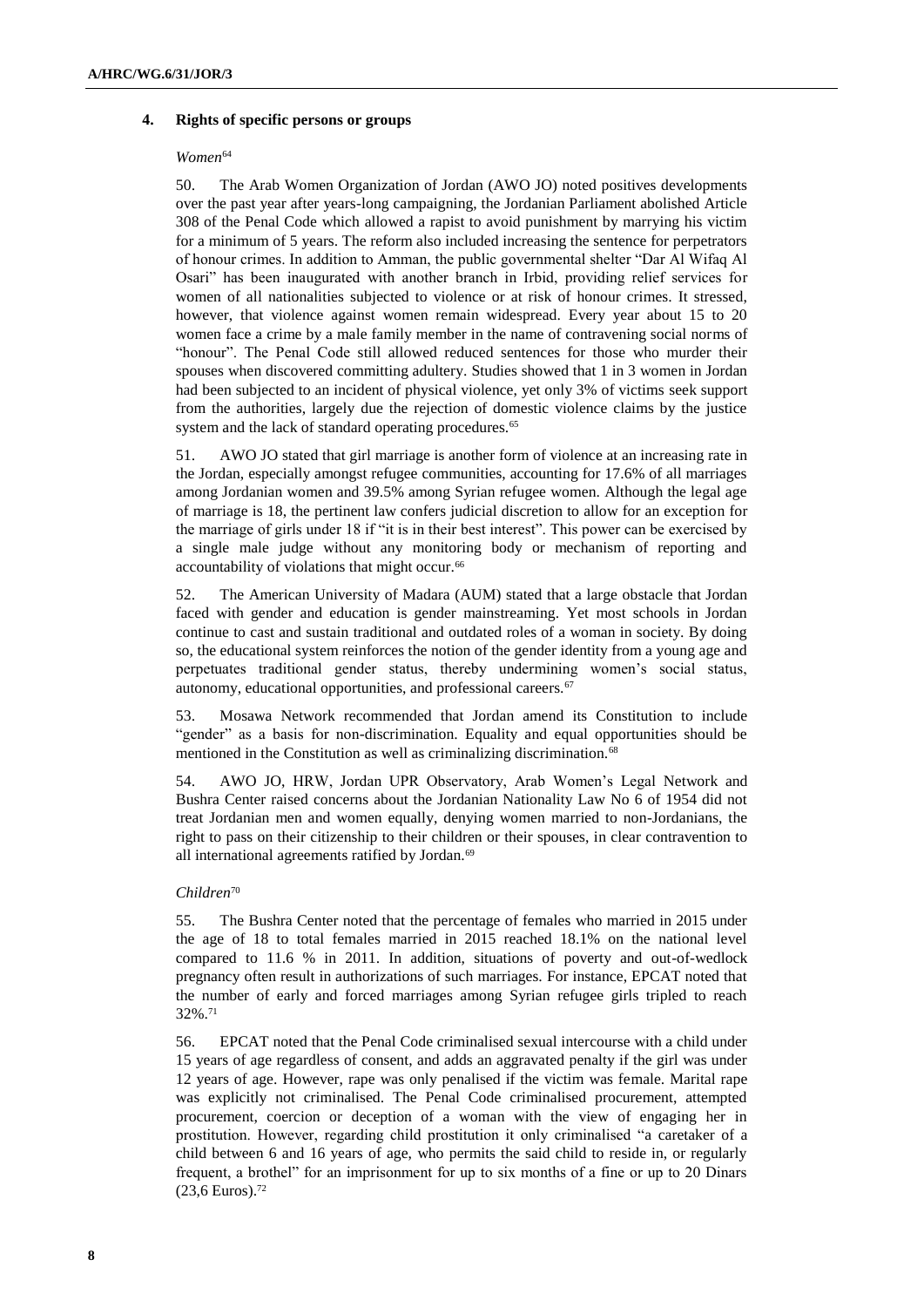57. EPCAT informed that in 2016 a unit dedicated to combat online sexual exploitation of children has been established.<sup>73</sup> It recommended ensuring law enforcement agencies have the resources and skills to identify, investigate and respond to sexual exploitation cases.<sup>74</sup>

58. GIEACPC stated that corporal punishment of children was lawful in the home and in some alternative care and day care settings. Prohibition in institutions requires confirmation. It was concerned that during the previous UPR there was no specific recommendation on corporal punishment of children and hoped that states will raise the issue during the next review.<sup>75</sup>

#### *Persons with disabilities*

59. HRW commended Jordan's adoption of a new legislation to improve the lives of people with disabilities and recommended Jordan to fully implement its provisions.<sup>76</sup>

#### *Migrants, refugees, asylum seekers and internally displaced persons*

60. Tamkeen observed that whereas the Labour Law ought to treat both Jordanians and non-Jordanian workers, there were still discriminatory articles towards migrant workers. One example was the national minimum wage, which was raised to be 220 JDs. Tamkeen held that migrants continue to be subjected to numerous forms of verbal, physical and sexual abuses in their workplaces; especially domestic workers who in some cases were forcibly detained in the homes where they work. Tamkeen also expressed concern over the sponsorship system, under which a migrant worker was bound with an absolute subordination to the employer for the duration of the contract.<sup>77</sup>

61. Tamkeen held that, while there had not been reports of cases of mistreatment or torture during their detention, migrant workers are still being administratively detained<sup>78</sup> due to their employers lodging a complaint against them, or not having personal documentations or whose residency permits have expired.

62. The Jordan UPR Observatory stated that Jordan hosts around 158 thousand Palestinians from Gaza Strip and Jordanian laws impose restrictions that limit their rights of ownership, work, medical treatment, education, membership in professional associations and other civil rights, and there were no national laws that address the legal status of the natives of Gaza Strip.<sup>79</sup> The Jordan UPR Observatory noted that Jordanian laws ban the employment of natives of Gaza in the public or government sector because they do not hold national numbers, and do not allow them to practice certain professions as legal practice and dentistry in accordance with the decisions by the professional associations.<sup>80</sup>

63. HRW informed that over 655,000 persons from Syria had sought refuge in Jordan, but since June 2016, Jordan had not permitted Syrians to enter the country to seek asylum. Since 2016, Jordanian authorities had severely limited deliveries of humanitarian aid and violated the principle of non-refoulement by deporting hundreds of them.<sup>81</sup>

#### *Notes*

 $1$  The stakeholders listed below have contributed information for this summary; the full texts of all original submissions are available at: [www.ohchr.org.](http://www.ohchr.org/) (One asterisk denotes a national human rights institution with "A" status).

*Civil society*

| <i>Individual submissions:</i> |                                                       |
|--------------------------------|-------------------------------------------------------|
| AccessNow                      | Access Now, New York (United States of America);      |
| <b>ADF</b> International       | ADF International, Geneva (Switzerland);              |
| <b>ACRHR</b>                   | Al-Aman Center for Human Rights, Amman (Jordan);      |
| Alkarama                       | Al Karama Foundation, Geneva (Switzerland);           |
| <b>ACHRS</b>                   | Amman Center for Human Rights Studies (Jordan);       |
| AUM                            | American University of Madaba, Madaba (Jordan);       |
| AWO JO                         | Arab Women Organization of Jordan, Amman (Jordan);    |
| <b>AWLN</b>                    | Arab Women's Legal Network, Amman (Jordan);           |
| <b>Bushra Center</b>           | Bushra Center for Women's Studies and Research, Zarqa |
|                                |                                                       |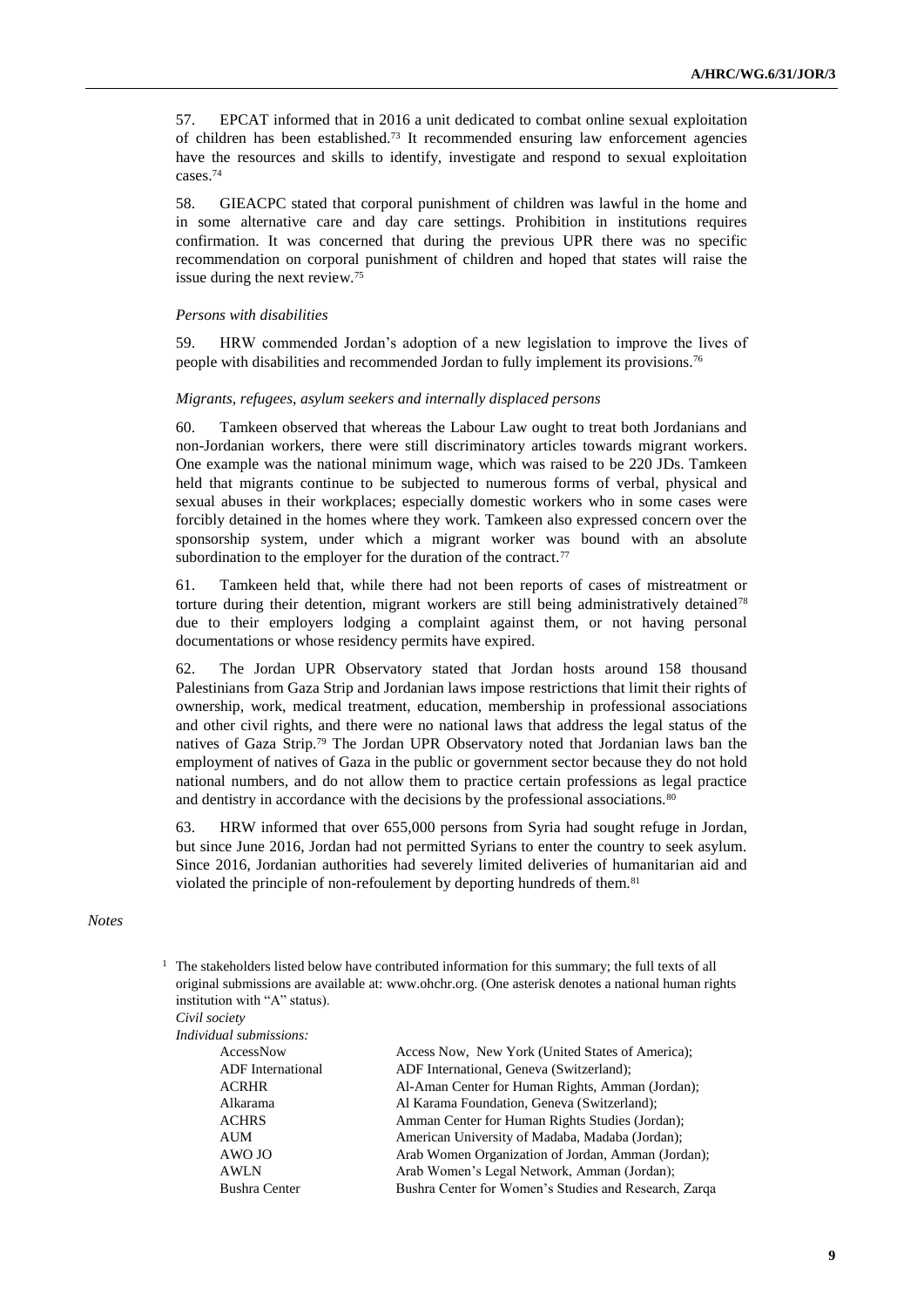|                            | (Jordan);                                                     |
|----------------------------|---------------------------------------------------------------|
| <b>CDFJ</b>                | Center for Defending Freedom of Journalists, Amman            |
|                            | (Jordan);                                                     |
| Iradat Shabab              | Coalition of Iradat Shabab for UPR, Amman (Jordan);           |
| The CPJ                    | Committee to Protect Journalists, Amman (Jordan);             |
| <b>CMN</b>                 | Community Media Network, Amman (Jordan);                      |
| Dibeen                     | Dibeen Association for Environmental Development, Jerash      |
|                            |                                                               |
|                            | (Jordan);                                                     |
| <b>ECPAT</b> International | ECPAT International, Bangkok (Thailand);                      |
| <b>GIEACPC</b>             | Global Initiative to End All Corporal Punishment of Children, |
|                            | London (United Kingdom);                                      |
| <b>HRW</b>                 | Human Rights Watch, Geneva (Switzerland);                     |
| <b>ICAN</b>                | International Campaign to Abolish Nuclear Weapons, Geneva     |
|                            | (Switzerland);                                                |
| JIPHR                      | Jordan Independent Panel on Human Rights, Amman               |
|                            | (Jordan);                                                     |
| UPR-Jordan                 | Jordan UPR Observatory, Amman (Jordan);                       |
| MΝ                         | Mosawa Network, Amman (Jordan);                               |
| Rasheed (TI - JO)          | Rasheed for Integrity and Transparency (Transparency          |
|                            | International - Jordan), Amman (Jordan);                      |
| Tamkeen                    |                                                               |
|                            | Tamkeen Fields for Aid, Amman (Jordan).                       |
| Joint submissions:         |                                                               |
| JS <sub>1</sub>            | Joint submission 1 submitted by: Arab Network for Civic       |
|                            | Education-ANHRE and the Jordanian Coalition for Education     |
|                            | for all Amman, Jordan;                                        |
| JS <sub>2</sub>            | Joint submission 2 submitted by: Eye Jordan;                  |
| JS3                        | Joint submission 3 submitted by: The Arab NGO Network         |
|                            | for Development & the Phoenix Center for Economics and        |
|                            | <b>Informatics Studies:</b>                                   |
| JS4                        | Joint submission 4 submitted by: CIVICUS: World Alliance      |
|                            | for Citizen Participation, Arab NGO Network for               |
|                            | Development and The Phoenix Center for Economic &             |
|                            | <b>Informatics Studies;</b>                                   |
| JS5                        | Joint submission 5 submitted by: The Advocates for Human      |
|                            |                                                               |
|                            | Rights, The Amman Center for Human Rights Studies, The        |
|                            | Arab Coalition Against Death Penalty and the World Coalition  |
|                            | <b>Against the Death Penalty</b>                              |
| JS <sub>6</sub>            | Joint submission 6 submitted by: Amman Center for Human       |
|                            | Rights Studies, Society for Social and Economic               |
|                            | Empowerment for Women, Amman Forum Society for                |
|                            | Human Rights;                                                 |
| JS7                        | Joint submission 7 submitted by: INSAN Coalition, which       |
|                            | includes Phenix Economic and Informatics Studies Center,      |
|                            | Justice Center for Legal Aid, Jordanian Women's Union,        |
|                            | Federation of Independent Trade Unions, Lawyers without       |
|                            | Borders, Wae'e Center for Human Rights Studies, Ana Insan     |
|                            | Society for Rights of the PwD, and Human defenders and        |
|                            | Journalist: Rania Al-Sarayrah, Nadine Al-Nimri, Muhammad      |
|                            | Shamma, and Najat Shana'a;                                    |
| JS8                        | Joint submission 8 submitted by: The Jordanian Civil          |
|                            |                                                               |
|                            | Alliance Against Torture (JoCAT), which includes Jordanian    |
|                            | Society for Human Rights, Tamkeen Fields for Aid, Arab        |
|                            | Women's Legal Network, Institute for Family Health-Noor       |
|                            | Al Hussein Foundation, Community Media Network, Al Balad      |
|                            | Radio, Centre for Defending the Freedoms of Journalists       |
|                            | (CDFJ), Bedaya Jadedah for Human Rights Training, Arab        |
|                            | law Firm, Jordanian Jurist Association;                       |
| JS9                        | Joint submission 9 submitted by: The Jordanian                |
|                            | Organisation Council for Human Rights (UNIHCRD)/Kamal         |
|                            | al Mashreqi, which includes the Arab Center for Democracy     |
|                            | and Human Rights, the Academy for Democracy and               |
|                            | Development Studies, Lawyers Without Borders (Jordan),        |
|                            |                                                               |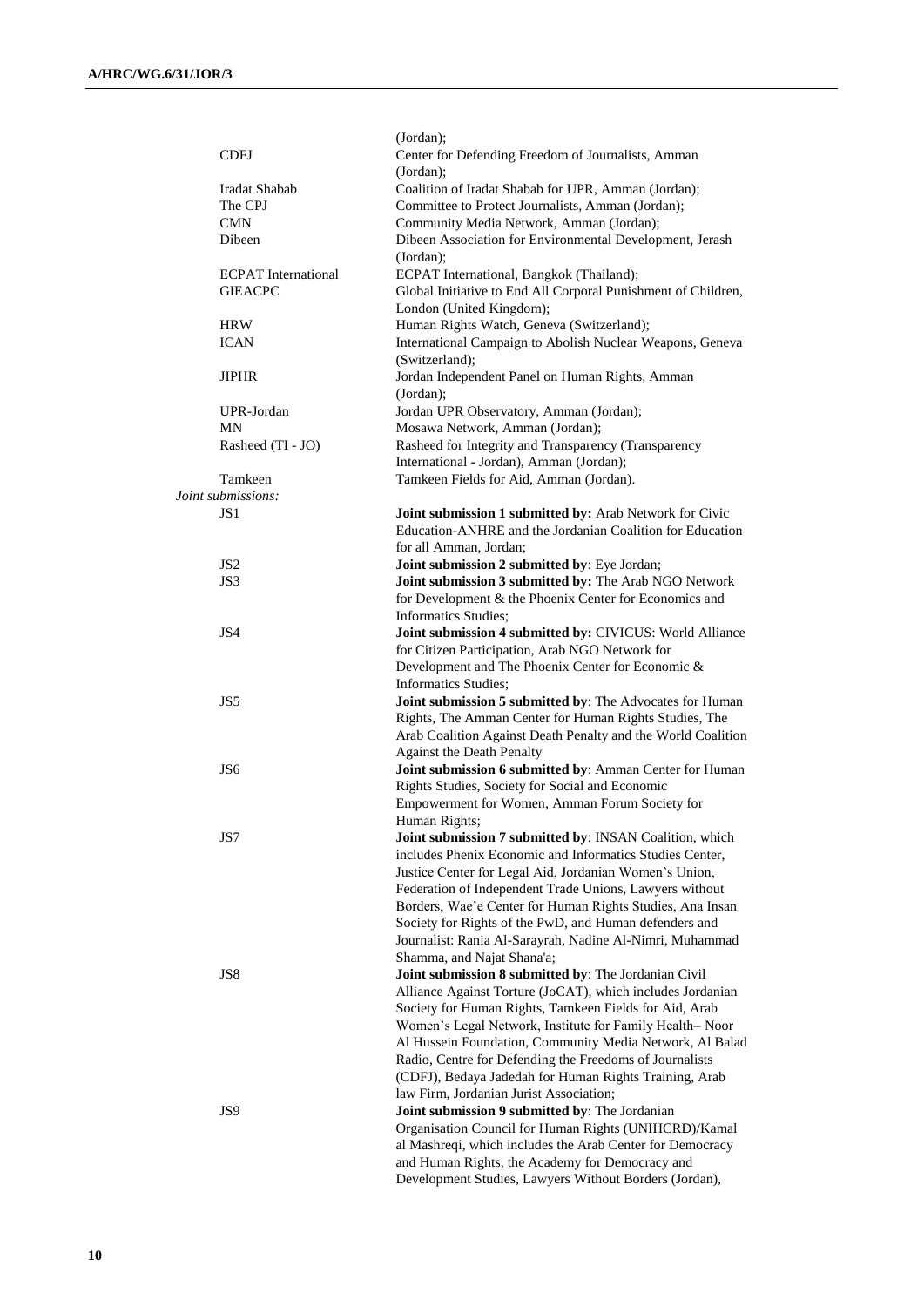|                                                            |                                    | East and West Center for Sustainable Development, Jerash                              |
|------------------------------------------------------------|------------------------------------|---------------------------------------------------------------------------------------|
|                                                            |                                    | Charity Society, Madaba Foundation for Youth, and Child<br>Welfare Association;       |
|                                                            | <b>JS10</b>                        | Joint submission 10 submitted by: Privacy International (PI)                          |
|                                                            |                                    | and the Jordan Open Source Association (JOSA);                                        |
|                                                            | <b>JS11</b>                        | Joint submission 11 submitted by: Mistika Center for                                  |
|                                                            |                                    | Training and Development, which includes Hamza Abdallah                               |
|                                                            |                                    | Abualhayja'a - manager of Mestika Center and leader of this                           |
|                                                            |                                    | alliance; Mohamed Ali Alawneh - activist in Human Rights at                           |
|                                                            |                                    | Yarmouk University; Leen Hosam Gharaibeh - activist in                                |
|                                                            |                                    | Human Rights at- University of Jordan; Mohamed Swedat -                               |
|                                                            |                                    | activist in Human Rights at Jordan University of Science and                          |
|                                                            |                                    | Technology, Sameer Mashhour - Manager of Human Rights                                 |
|                                                            |                                    | Club in University of Jordan; Abraheem Qushear - activist in                          |
|                                                            |                                    | Human Rights at Albalqa'a Applied University; and                                     |
|                                                            |                                    | Abdualrahman Abu Shaban- activist in Human Rights at                                  |
|                                                            |                                    | Jordan University of science and Technology.                                          |
|                                                            | National human rights institution: |                                                                                       |
|                                                            | <b>NCHR</b>                        | The National Center for Human Rights, Amman (Jordan).                                 |
| <sup>2</sup> NCHR, page 1.                                 |                                    |                                                                                       |
| <sup>3</sup> NCHR, page 1.                                 |                                    |                                                                                       |
| <sup>4</sup> NCHR, page 4.                                 |                                    |                                                                                       |
| <sup>5</sup> NCHR, page 4.                                 |                                    |                                                                                       |
| <sup>6</sup> NCHR, page 4.                                 |                                    |                                                                                       |
| $7$ The following abbreviations are used in UPR documents: |                                    |                                                                                       |
|                                                            | <b>ICERD</b>                       | International Convention on the Elimination of All Forms of                           |
|                                                            |                                    | Racial Discrimination;                                                                |
|                                                            | <b>ICESCR</b>                      | International Covenant on Economic, Social and Cultural                               |
|                                                            |                                    | Rights;                                                                               |
|                                                            | <b>OP-ICESCR</b>                   | Optional Protocol to ICESCR;                                                          |
|                                                            | <b>ICCPR</b>                       | International Covenant on Civil and Political Rights;                                 |
|                                                            | <b>ICCPR-OP 1</b>                  | Optional Protocol to ICCPR;                                                           |
|                                                            | <b>ICCPR-OP2</b>                   | Second Optional Protocol to ICCPR, aiming at the abolition of                         |
|                                                            |                                    | the death penalty;                                                                    |
|                                                            | <b>CEDAW</b>                       | Convention on the Elimination of All Forms of Discrimination                          |
|                                                            | <b>OP-CEDAW</b>                    | against Women;                                                                        |
|                                                            | <b>CAT</b>                         | Optional Protocol to CEDAW;<br>Convention against Torture and Other Cruel, Inhuman or |
|                                                            |                                    | Degrading Treatment or Punishment;                                                    |
|                                                            | OP-CAT                             | Optional Protocol to CAT;                                                             |
|                                                            | CRC.                               | Convention on the Rights of the Child;                                                |
|                                                            | OP-CRC-AC                          | Optional Protocol to CRC on the involvement of children in                            |
|                                                            |                                    | armed conflict;                                                                       |
|                                                            | OP-CRC-SC                          | Optional Protocol to CRC on the sale of children, child                               |
|                                                            |                                    | prostitution and child pornography;                                                   |
|                                                            | OP-CRC-IC                          | Optional Protocol to CRC on a communications procedure;                               |
|                                                            | <b>ICRMW</b>                       | International Convention on the Protection of the Rights of All                       |
|                                                            |                                    | Migrant Workers and Members of Their Families;                                        |
|                                                            | <b>CRPD</b>                        | Convention on the Rights of Persons with Disabilities;                                |
|                                                            | <b>OP-CRPD</b>                     | Optional Protocol to CRPD;                                                            |
|                                                            | <b>ICPPED</b>                      | International Convention for the Protection of All Persons                            |
|                                                            |                                    | from Enforced Disappearance.                                                          |
|                                                            |                                    |                                                                                       |

<sup>8</sup> For relevant recommendations see A/HRC/25/9, para. 120.6 (Norway), Slovakia, Belgium, Brazil, Maldives, Ecuador, Slovenia), A/HRC/25/9, para. A/HRC/25/9, para. 118 (Bangladesh).

<sup>9</sup> ICAN, page 1.

 $10$  JS4, 6.1.

<sup>11</sup> Al Karama, page 3.

<sup>12</sup> JS8, page 5.

<sup>13</sup> For relevant recommendations see A/HRC/25/9, para. 118.6 (Viet Nam); A/HRC/25/9, para. 118.12 (Ukraine); A/HRC/25/9, para. 118.10 (Bahrain).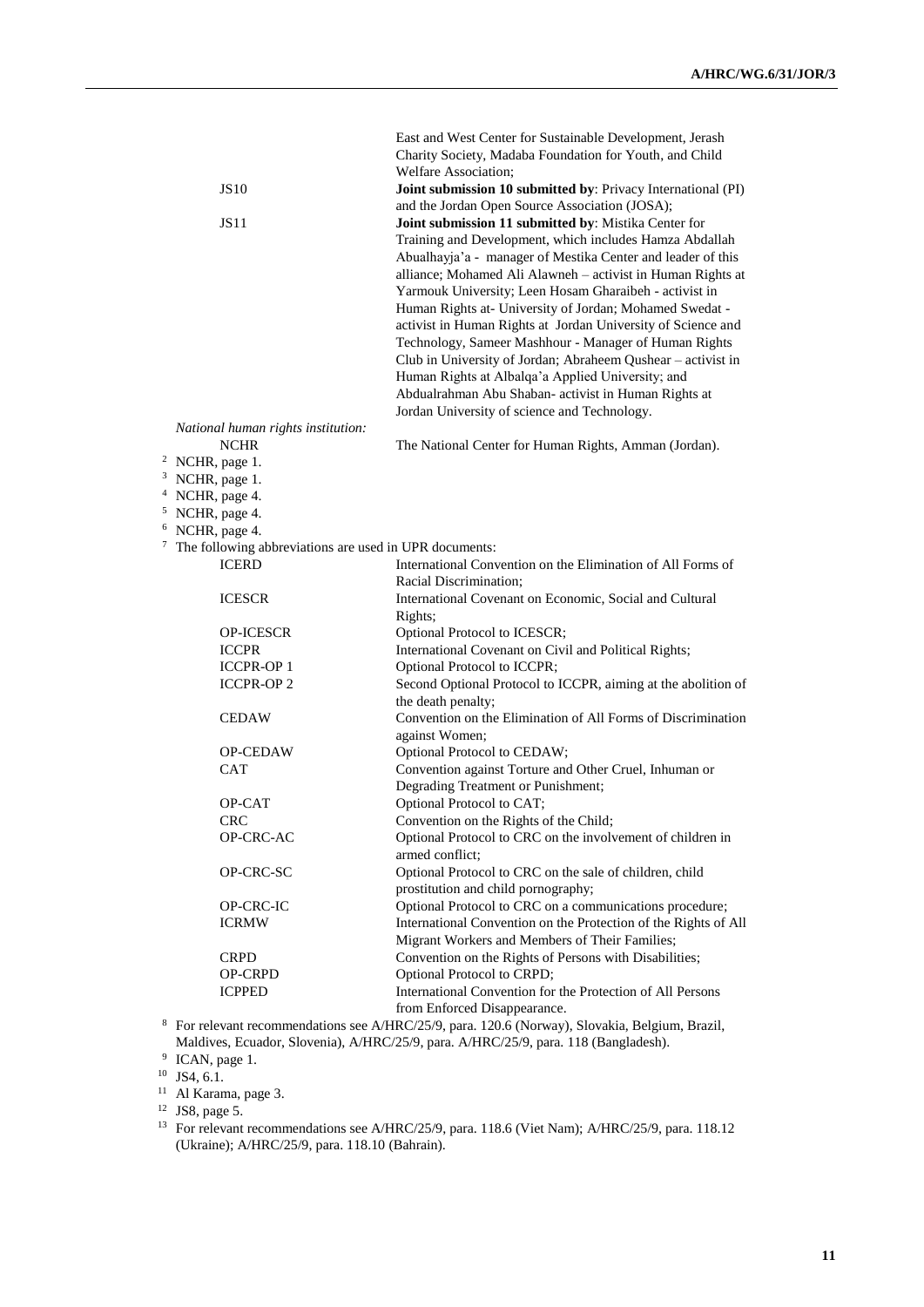- <sup>14</sup> Global alliance of national institutions for the promotion and protection of human rights, *Report and Recommendations of the Session of the Sub-Committee on Accreditation (SCA)*, Geneva, 14-18 November 2016, pp. 29-31.; Al Karama.
- <sup>15</sup> Recommendation 118.13 from Sierra Leone regarding the resources allocated to the Jordanian National Centre for Human Rights.
- <sup>16</sup> Al Karama, page 2.
- $17$  ICAN, page 1.
- <sup>18</sup> For relevant recommendations see A/HRC/25/9, para. 118.65 (Sierra Leone); A/HRC/25/9, para. 119.30 (Romania); A/HRC/25/9, para. 120.4 (France), A/HRC/25/9, para. 120.27 (Switzerland), A/HRC/25/9, para. 120.28 (Austria); A/HRC/25/9, para. 118.37 (Australia), A/HRC/25/9, para. 119.5 (Spain), A/HRC/25/9, para. 119.6 (Germany), A/HRC/25/9, para. 120.31 (Brazil); A/HRC/25/9, 2nd Cycle – 17th Session. Rec. 118.82 (Thailand), Rec. 118.83 (Qatar), Rec. 118.85 (Greece), Rec. 118.87 (Rwanda), Rec. 118.88 (Turkey), Rec. 118.89 (Costa Rico), Rec. 118.92 (Malaysia), Rec. 118.93 (Maldives); A/HRC/25/9, para. 118.70 (Austria), A/HRC/25/9, para. 118.73 (France), A/HRC/25/9, para. 118.75 (France), A/HRC/25/9, para. 118.80 (Kuwait); A/HRC/25/9, para. 118.81 (Mexico), A/HRC/25/9, para. 119.11 (Ireland), A/HRC/25/9, para. 119.12 (Canada); A/HRC/25/9, para. 118.94 (Lebanon); A/HRC/25/9, para. 120.34 (Chile); A/HRC/25/9, para. 118.54 (Kyrgyzstan); A/HRC/25/9, para. 118.107 (United Arab Emirates); A/HRC/25/9,  $2<sup>nd</sup>$  Cycle – 17th Session. Rec. 118.43 (State of Palestine); A/HRC/25/9, para. 118.97 (Iraq); A/HRC/25/9, para. 118.98 (Lebanon); A/HRC/25/9, para. 118.99 (State of Palestine); A/HRC/25/9, para. 118.26; A/HRC/25/9, para. 118.108 (Cuba); A/HRC/25/9, para. 118.30 (Singapore); A/HRC/25/9, para. 120.23 (Uruguay); A/HRC/25/9, para. 118.90 (Indonesia); A/HRC/25/9, para. 118.82 (Thailand); A/HRC/25/9, para.118.87 (Rwanda); A/HRC/25/9, para.118.85 (Greece); A/HRC/25/9, para.118.88 (Turkey); A/HRC/25/9, para.118.89 (Costa Rica); A/HRC/25/9, para.118.91 (Djibouti); A/HRC/25/9, para.118.92 (Malaysia); A/HRC/25/9, para.118.93 (Maldives); A/HRC/25/9, para.120.7 (Slovenia); A/HRC/25/9, para.118.7 (Tunisia); A/HRC/25/9, para. 118.113 (Malaysia); A/HRC/25/9/ para. 118.114 (United States of America).
- <sup>19</sup> Dibeen, page 4.
- <sup>20</sup> Al Karama, page 4.
- <sup>21</sup> JS9, page 7.
- <sup>22</sup> Al Karama, page 6.
- <sup>23</sup> For relevant recommendations, see A/HRC/25/9, paras. 118.110, 120.27, 118.37, 119.5, 119.6, 120.31, 118.54.
- <sup>24</sup> Al Karama, page 3.
- <sup>25</sup> JS5, p. 31.
- <sup>26</sup> JS, paras 15, 16.
- <sup>27</sup> ACHRS, page 1.
- <sup>28</sup> ACHRS, page 2.
- <sup>29</sup> For relevant recommendations, see A/HRC/25/9, paras. 118.60, 118.42, 118.61, 118.62, 118.63, 118.56, 118.57, 118.64.
- <sup>30</sup> JS2, page 6.
- <sup>31</sup> HRW, page 4
- <sup>32</sup> JS8, page 4.
- <sup>33</sup> JS7, PAGE 11.
- <sup>34</sup> For relevant recommendations, see A/HRC/25/9, paras. 118.70, 118.73, 118.75, 118.80, 118.66, 118.67, 118.68, 118.71, 118.72, 118.74, 118.76, 118.78, 119.8, 119.9, 119.10, 120.32, 120.33, 118.79, 118.77, 118.69, 118.81, 119.11, 119.12, 118.94, 120.34.
- <sup>35</sup> Access Now, Para 8.
- <sup>36</sup> ACHRS, page 5.
- <sup>37</sup> JS4, 2.9; JS3, p. 17-19.
- <sup>38</sup> ADF, para 5.
- <sup>39</sup> JS4, 4.3 JIPHR, p. 5.
- <sup>40</sup> ACHRS, page 3.
- <sup>41</sup> JS11, pages 2-4.
- <sup>42</sup> JS11, pages 2-4.
- <sup>43</sup> See: Internet Legislation Atlas, Jordan: Surveillance and data protection, available at: https://internetlegislationatlas.org/#/countries/Jordan/frameworks/surveillance.
- <sup>44</sup> JS11, pages 2-4.
- <sup>45</sup> JS11, pages 2-4.
- <sup>46</sup> JS10, para 34.
- <sup>47</sup> CPJ, para 28.
- <sup>48</sup> CDFJ, pages 3-4.